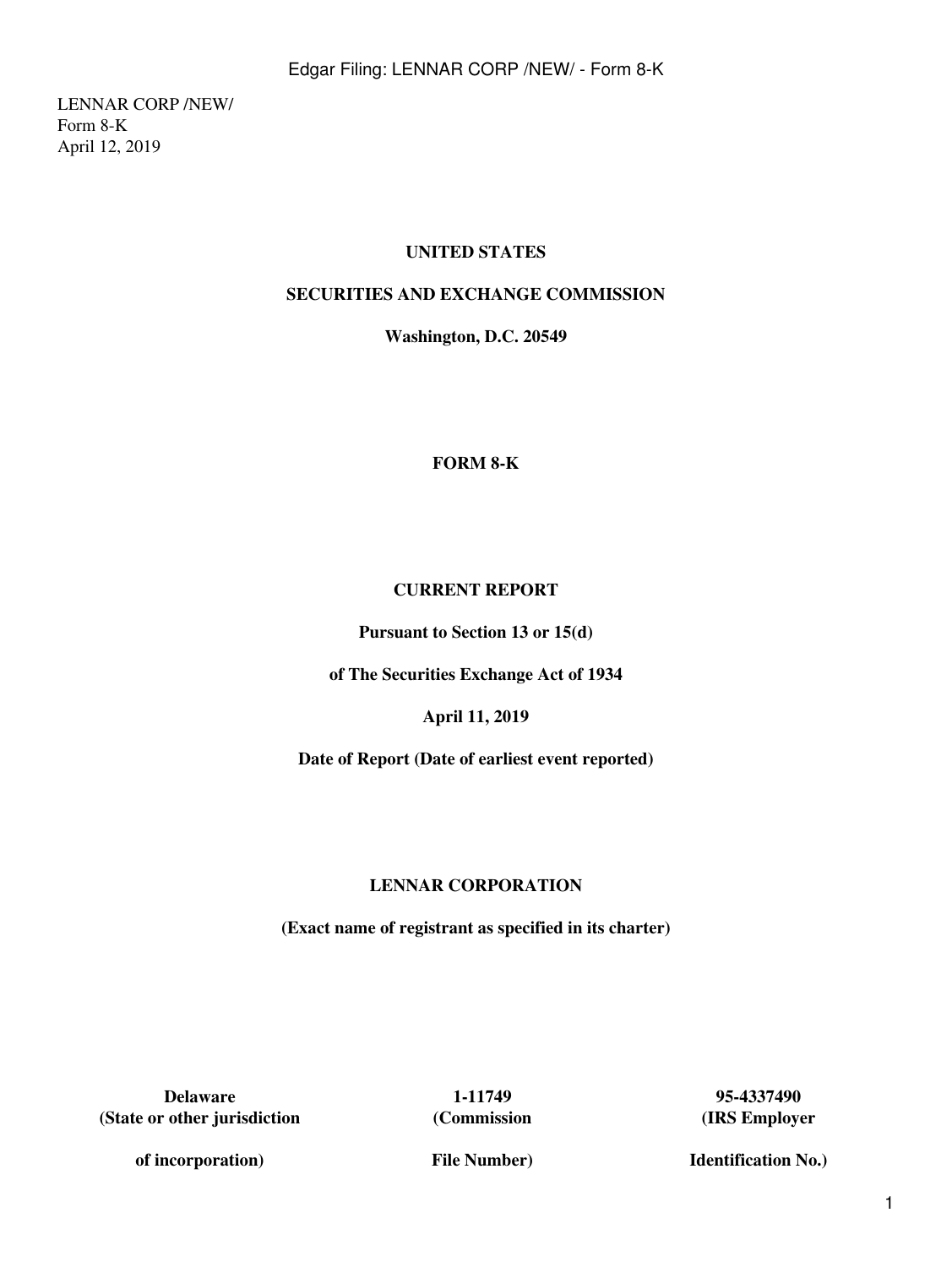Edgar Filing: LENNAR CORP /NEW/ - Form 8-K

**700 Northwest 107th Avenue, Miami, Florida 33172**

**(Address of principal executive offices) (Zip Code)**

**(305) 559-4000**

**(Registrant s telephone number, including area code)** 

**Check the appropriate box below if the Form 8-K filing is intended to simultaneously satisfy the filing obligation of the registrant under any of the following provisions:**

**Written communications pursuant to Rule 425 under the Securities Act (17 CFR 230.425)**

**Soliciting material pursuant to Rule 14a-12 under the Exchange Act (17 CFR 240.14a-12)**

**Pre-commencement communications pursuant to Rule 14d-2(b) under the Exchange Act (17 CFR 240.14d-2(b))**

**Pre-commencement communications pursuant to Rule 13e-4(c) under the Exchange Act (17 CFR 240.13e-4(c))**

**Indicate by check mark whether the registrant is an emerging growth company as defined in Rule 405 of the Securities Act of 1933 (17 CFR §230.405) or Rule 12b-2 of the Securities Exchange Act of 1934 (17 CFR §240.12b-2).**

**Emerging growth company** 

**If an emerging growth company, indicate by check mark if the registrant has elected not to use the extended transition period for complying with any new or revised financial accounting standards provided pursuant to Section 13(a) of the Exchange Act.**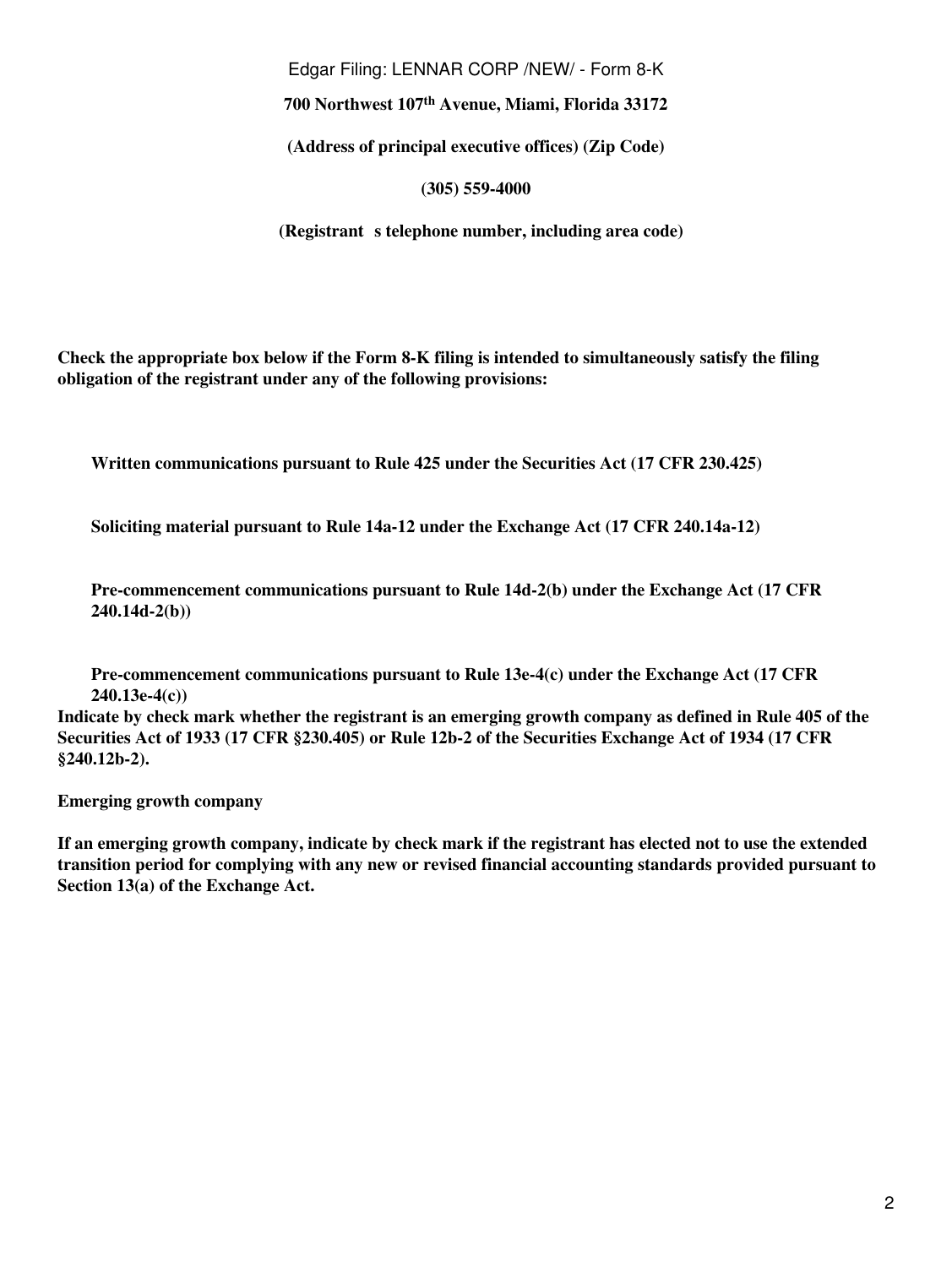## **Item 1.01 Entry into a Material Definitive Agreement.**

On April 11, 2019, Lennar Corporation (the Company) amended and restated the credit agreement governing its unsecured revolving credit facility (the Credit Facility) to, among other things, increase the maximum potential borrowings from \$2.6 billion to \$2.8 billion, increase the Class A lenders commitments from \$2.24 billion to \$2.35 billion, and extend the maturity of the Class A lenders commitments from April 2023 to April 2024. The Class C lender s commitment, which is currently \$50 million, terminates in June 2020. The \$2.8 billion includes a \$400 million accordion feature, subject to additional commitments.

The Seventh Amended and Restated Credit Agreement (the Credit Agreement) is among the Company, as borrower, JPMorgan Chase Bank, N.A., as issuing lender and administrative agent and the several lenders from time to time parties thereto. The Credit Facility consists of a revolving loan under which amounts may be borrowed, repaid and redrawn. The proceeds available under the Credit Facility may be used for working capital and general corporate purposes.

In connection with the Credit Agreement, the Company entered into a Seventh Amended and Restated Guarantee Agreement (the Guarantee Agreement), dated as of April 11, 2019, in which substantially all of the Company s wholly-owned homebuilding subsidiaries and some of the Company s other subsidiaries guaranteed the Company s obligations under the Credit Agreement. The descriptions of the Credit Agreement and the Guarantee Agreement are qualified in their entirety by reference to the full and complete terms contained in the Credit Agreement and the Guarantee Agreement, each of which is an exhibit to this Report on Form 8-K.

The Company and certain of its affiliates from time to time enter into commercial financial arrangements with almost all the lenders under the Credit Facility and/or their respective affiliates, and affiliates of certain of the lenders provide financial, advisory, investment banking and other services to the Company and its affiliates. In addition, affiliates of certain of the lenders serve as underwriters of the Company s issuances of senior notes.

## **Item 2.03 Creation of a Direct Financial Obligation or an Obligation under an Off-Balance Sheet Arrangement of a Registrant.**

The information set forth under Item 1.01 is incorporated by reference herein.

#### **Item 9.01. Financial Statements and Exhibits.**

The following exhibits are furnished as part of this Current Report on Form 8-K.

(d) Exhibits.

| <b>Exhibit No.</b> | <b>Description of Document</b>                                                                                                                                                                                                                                                                                    |
|--------------------|-------------------------------------------------------------------------------------------------------------------------------------------------------------------------------------------------------------------------------------------------------------------------------------------------------------------|
| 10.1               | Seventh Amended and Restated Credit Agreement, dated as of April 11, 2019, among Lennar<br>Corporation, as borrower, JPMorgan Chase Bank, N.A., as issuing lender and administrative<br>agent, the several lenders from time to time parties thereto, and the other parties and agents<br>thereto Filed herewith. |
| 10.2               | Seventh Amended and Restated Guarantee Agreement, dated as of April 11, 2019, among certain<br>of Lennar Corporation s subsidiaries in favor of guaranteed parties referred to therein Filed<br>herewith.                                                                                                         |